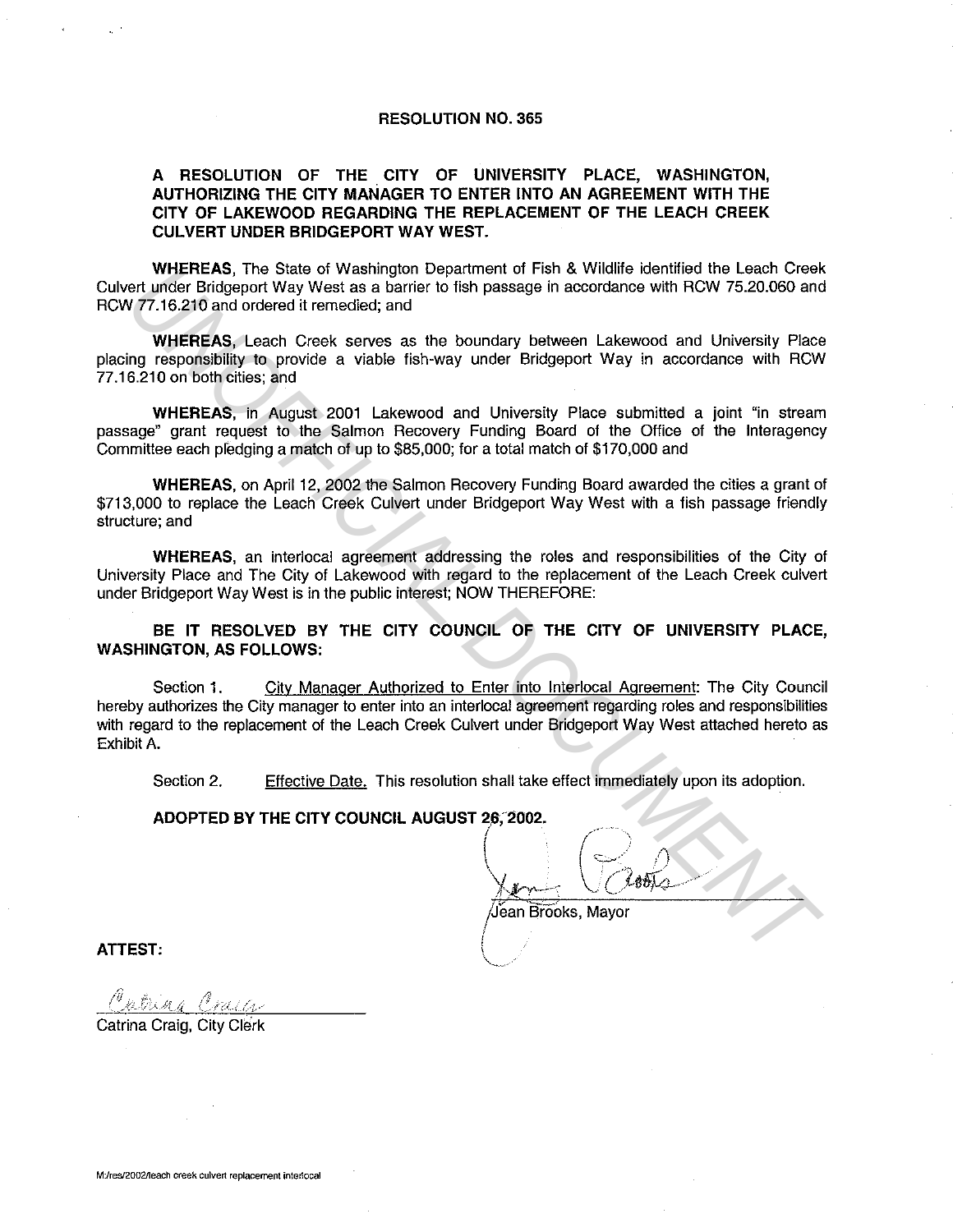# **AN AGREEMENT BETWEEN THE CITY OF UNIVERSITY PLACE AND THE CITY OF LAKEWOOD REGARDING THE REPLACEMENT OF THE LEACH CREEK CULVERT UNDER BRIDGEPORT WAY**

**THIS AGREEMENT** is entered into this day by and between the **CITY OF UNIVERSITY PLACE,** a municipal corporation of the State of Washington (herein referred to as "University Place") and the **CITY OF LAKEWOOD,** a municipal corporation of the State of Washington (herein referred to as "Lakewood"). **THIS AGREEMENT** is entered into this day by and between the **CITY OF**<br> **IVERSITY PLACE**, a municipal corporation of the State of Washington (herein referred to<br>
"University Place") and the **CITY OF LAKEWOOD**, a municipal

**WHEREAS,** The State of Washington Department of Fish & Wildlife identified the Leach Creek Culvert under Bridgeport Way West as a barrier to fish passage in accordance with RCW 75.20.060 and RCW 77.16.210 and ordered it remedied; and

**WHEREAS,** Leach Creek serves as the boundary between Lakewood and University Place placing responsibility to provide a viable fish-way under Bridgeport Way in accordance with RCW 77.16.210 on both cities; and

**WHEREAS,** in August 2001 Lakewood and University Place submitted a joint "in stream passage" grant request to the Salmon Recovery Funding Board of the Office of the Interagency Committee each pledging a match of up to \$85,000; for a total match of \$170,000 and

**WHEREAS,** on April 12, 2002 the Salmon Recovery Funding Board awarded the cities a grant of \$713,000 to replace the Leach Creek Culvert under Bridgeport Way West with a fish passage friendly structure;

**NOW, THEREFORE,** in consideration of the terms and conditions contained herein, it is mutually agreed by and between University Place and Lakewood as follows: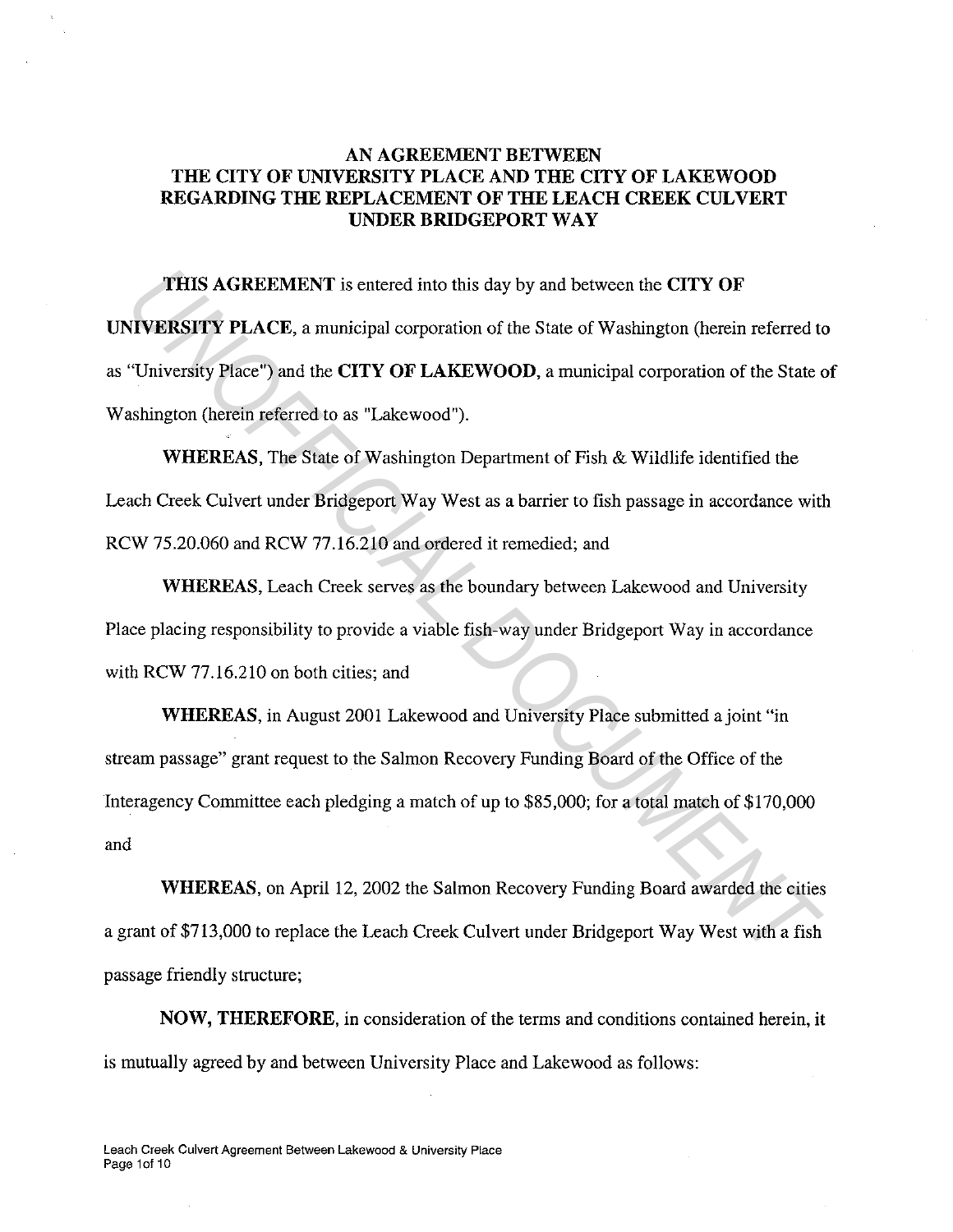#### SECTION l. **PURPOSES**

The purposes of this agreement are: ( 1) document the agreement reached between Lakewood and University Place regarding the replacement of the Leach Creek Culvert and (2) to establish roles and responsibilities.

## SECTION 2. **IDENTIFICATION OF GOALS**

The goals in entering into this Agreement are: ( 1) to facilitate the replacement of the Leach Creek culvert under Bridgeport Way West with a fish friendly passage in accordance with RCW 75.20.060; (2) produce a plan that meets the applicable standards and approval of both cities (3) to achieve maximum cost savings for the benefit of the public; (3) to minimize inconvenience to the traveling public; and (4) to perform appropriate mitigation and project monitoring. **EXECTION 2. IDENTIFICATION OF GOALS**<br> **The goals in entering into this Agreement are:** (1) to facilitate the replacement of the<br>
zeach Creck eulvert under Bridgeport Way West with a fish friendly passage in accordance w<br>

### SECTION 3. **UNIVERSITY PLACE RESPONSIBILITY**

A. **University Place shall provide project lead.** University Place shall take the lead role in coordinating the grant administration including: ( 1) entering into an agreement with the Office of the Interagency Committee (IAC); (2) submitting requests for reimbursement, (3) maintaining project records; (4) reporting progress; (5) advertising for a design consultant; (6) soliciting construction bids; (7) securing applicable permits (8) construction oversight; and (9) project success monitoring.

**B. University Place representative(s) to lead design and construction of the Leach Creek Culvert Replacement.** University Place will assign at least one representative to represent University Place's interests and verify that the project proceeds in accordance with this Agreement. University Place's representative(s) shall (1) enter into an agreement with IAC accepting the grant and general provisions; (2) prepare a request for design proposals;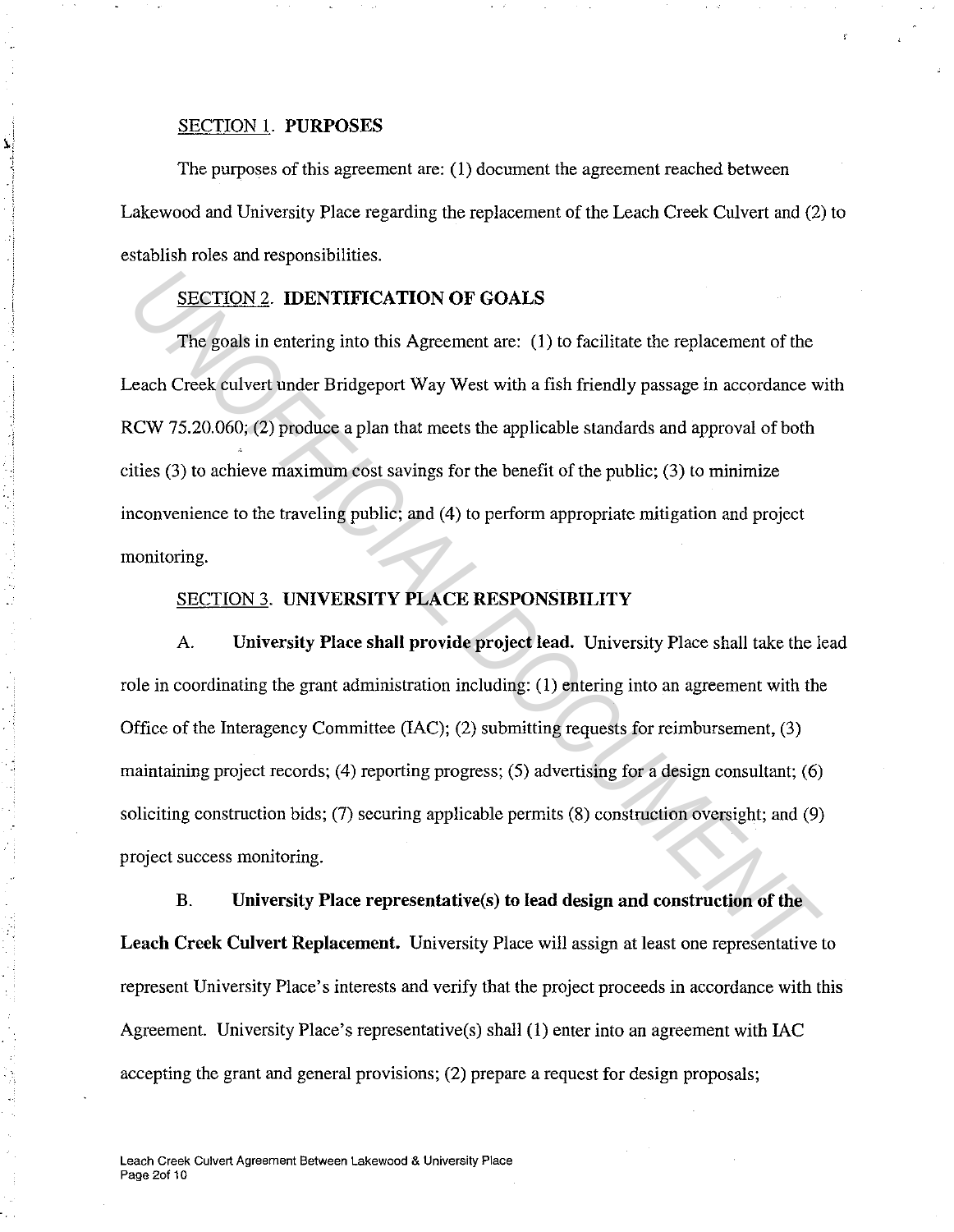(3) interview and select a design consultant; ( 4) prepare and enter into a contract with the selected design consultant; (5) obtain applicable permits; (6) advertise for and select a project contractor; (7) prepare and enter into a contract with the selected project contractor; and (8) monitor construction activity for compliance with design and construction documents and this agreement.

**University Place shall secure construction easements in the City of University Place.** University Place shall secure any construction easements including areas for staging or equipment and material storage needed to facilitate construction of the culvert replacement on the north side of Leach Creek (in University Place). All such easements shall be secured no later than February 1, 2003.

D. **University Place to advance funds.** University Place and Lakewood shall share in the cost of the Leach Creek Culvert Replacement. University Place agrees to advance funds to pay for the advertising, design, permitting, construction, monitoring and other costs related to the Leach Creek culvert replacement. University Place shall submit requests for reimbursements for its advances from IAC in accordance with the Salmon Project Agreement and general provisions. Reimbursement requests shall be made at least monthly for the total expended during that period less the proportionate share of the combined University Place and Lakewood match. The project reimbursement period began on April 29, 2002 and expires on April 1, 2006. No expenditure made before or after this period is eligible for reimbursement. University Place shall bill Lakewood for its proportionate share equal to 50% of the match. **C.** University Place shall secure construction easements in the City of University<br> **EXECUTE:** University Place shall secure any construction easements including areas for staging or<br>
upment and material storage needed to

**E. Posting signs.** University Place shall post information signs adjacent to the southbound lanes of Bridgeport Way West including projects sponsors and other project information.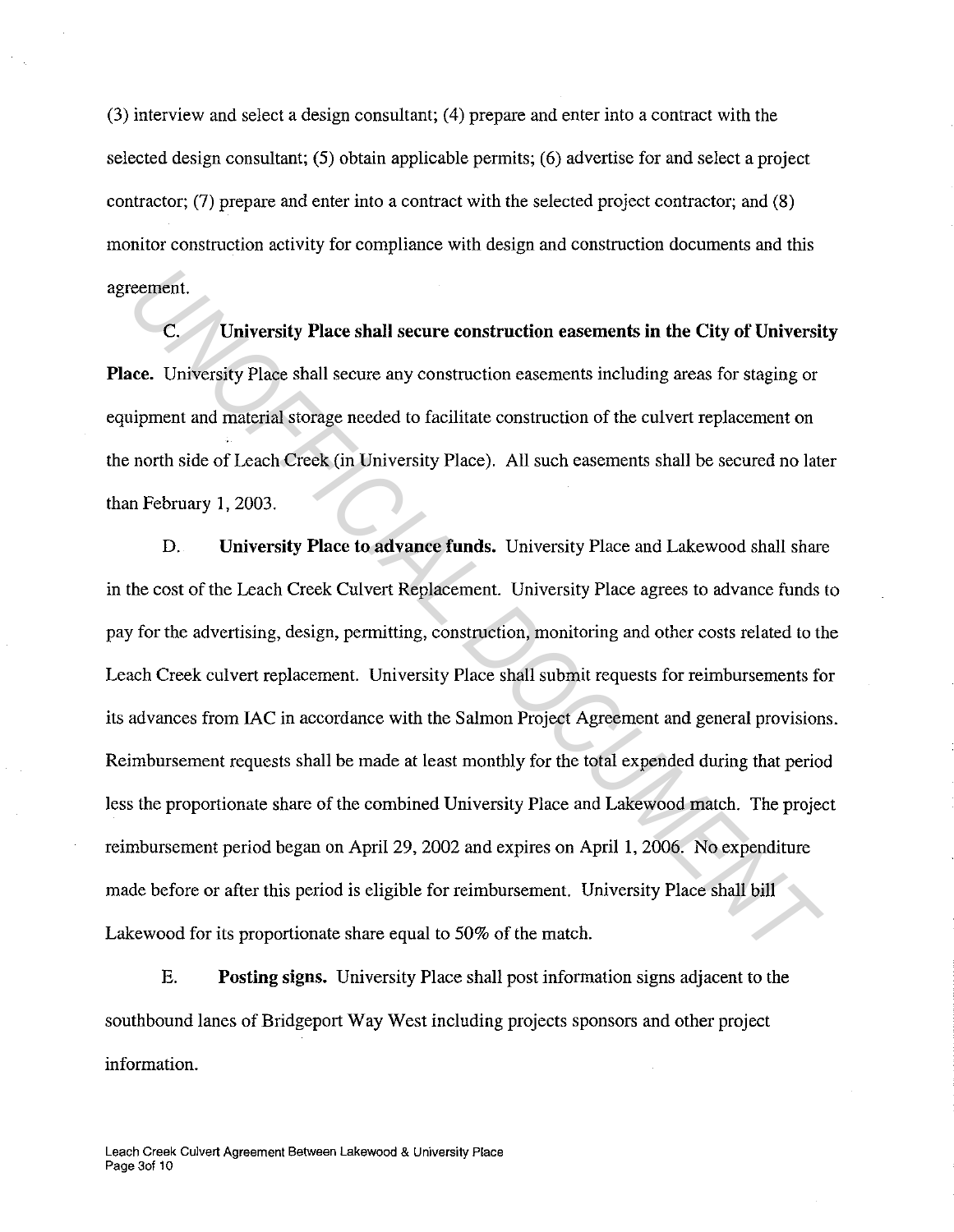F. **University Place shall notify Lakewood.** University Place shall promptly notify Lakewood of any issues it feels are inconsistent with the design, construction documents, plans or this Agreement. University Place shall work cooperatively with Lakewood to resolve design and construction issues to the mutual satisfaction of both parties if reasonably practical.

G. **University Place is independently obligated for any non-culvert replacement work in University Place.** It is understood that University Place may choose to combine other public improvements with the Leach Creek Culvert Replacement. These improvements may include but are not limited to road widening and new pedestrian and/or bicycle facilities.

#### SECTION 4. **LAKEWOOD RESPONSIBILITIES**

A. **Lakewood representative to assist in design and construction of the Leach Creek Culvert Replacement.** Lakewood shall assign at least one representative to represent Lakewood's interests and verify that the project proceeds in accordance with this Agreement. Lakewood representative(s) shall: (1) participate in project team meetings; (2) assist in the interview and selection of a design consultant; (3) assist with obtaining applicable permits; (4) assist review and selection of a project contractor; (5) track and report employee's project time; and (6) assist with project success monitoring. *G*. University Place is independently obligated for any non-culvert replacement work in University Place. It is understood that University Place may choose to combine other which improvements with the Leach Creek Culvert

**B. Lakewood shall pay University Place.** Lakewood shall pay all invoices received from University Place within 30 days. If Lakewood disputes a portion of the invoice, it shall pay the undisputed portion within 30 days and immediately meet with University Place to resolve the disputed amount. Interest shall be charged on *all* past due payments until paid in full. Past due payments shall bear simple interest at a rate of 2% per year. Beginning July 1, 2006 any past due payments shall bear simple interest at a rate of 8.00% per year until paid in full.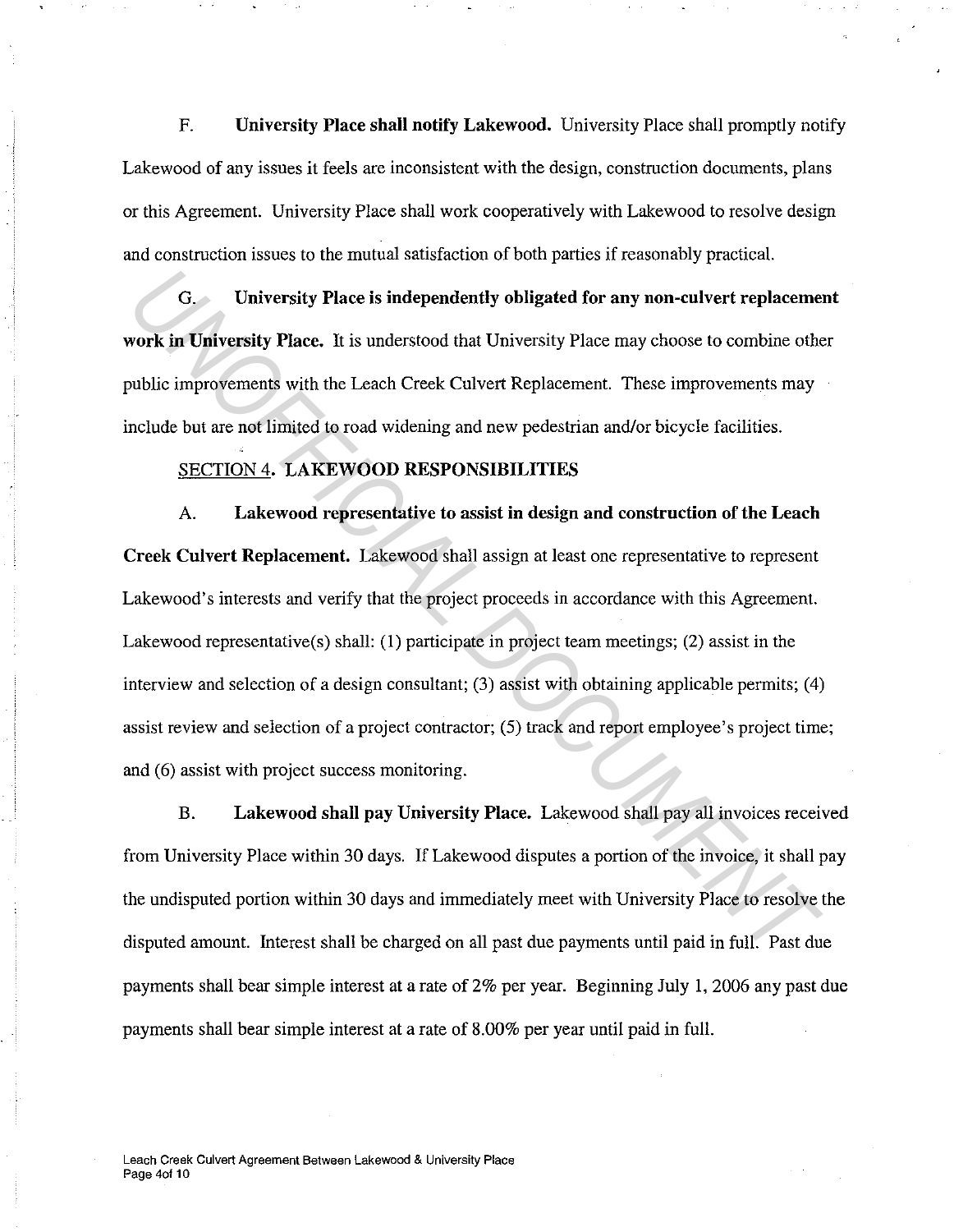C. **Lakewood shall secure construction easements in Lakewood.** Lakewood shall secure any construction easements including areas for staging or equipment and material storage needed to facilitate construction of the culvert replacement on the south side of Leach Creek (in Lakewood). All such easements shall be secured no later than February 1, 2003.

**D. Posting signs.** Lakewood shall post information signs adjacent to the northbound lanes of Bridgeport Way West including project sponsors and other project information.

E. **Lakewood shall notify University Place.** Lakewood shall promptly notify University Place of any issues it feels are inconsistent with the design, construction documents, plans or this Agreement. Lakewood shall work cooperatively with University Place to resolve design and construction issues to the mutual satisfaction of both parties if reasonably practical. **10.** Posting signs. Lakewood shall post information signs adjacent to the northbourd case of Bridgeport Way West including project sponsors and other project information.<br> *E.* Lakewood shall notify University Place. Lake

**F. Lakewood is independently obligated for any non-culvert replacement work in Lakewood.** It is understood that Lakewood may choose to combine other public improvements with the Leach Creek Culvert Replacement. These improvements may include but are not limited to road widening and realignment and new pedestrian and/or bicycle facilities.

#### SECTION 5. **APPROVAL OF FINAL PLANS**

Final design and construction plans must be approved by both cities and shall adhere to applicable standards of both cities.

#### SECTION 6. **TERM OF THE AGREEMENT**

This Agreement shall be in full force and effect commencing on the date of execution of this Agreement and terminating on July 1, 2006. Termination of this agreement shall have no effect on the obligations of either party to maintain the improvements installed in their respective rights-of-way.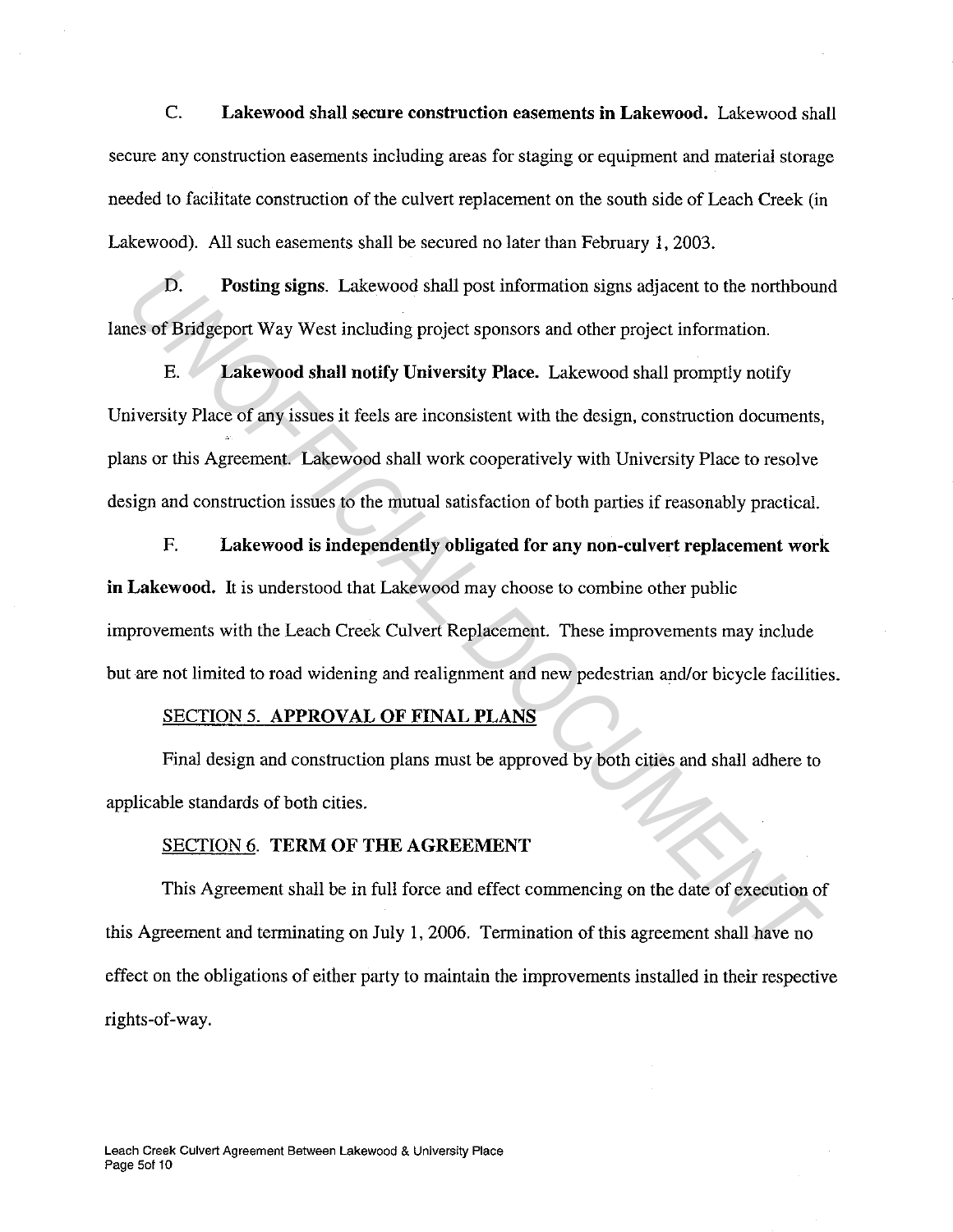#### SECTION 7. **INDEMNIFICATION AND DEFENSE**

University Place shall defend, indemnify, and save harmless Lakewood, its officers, employees, and agents from any and all costs, claims, judgments, or awards of damages, resulting from the acts or omissions of University Place, its officers, employees, or agents associated with this Agreement.

Lakewood shall defend, indemnify and save harmless University Place, its officers, employees and agents from any and all costs, claims, judgments, or awards of damages, resulting from the acts or omissions of Lakewood, its officers, employees or agents associated with this Agreement. **Example 19 The Second Scheme II and Scheme II** and Niversity Place, its officers, employees, or agents<br>
1 akewood shall defend, indemnify and save harmless University Place, its officers,<br>
I akewood shall defend, indemnif

In the event of the concurrent negligence of Lakewood and University Place, each shall be liable for its own percentage of fault. The cities' responsibility to indemnify each other includes the obligation to defend the other and to pay any judgment or award and all chargeable costs and reasonable attorney's fees.

### SECTION 8. **NO THIRD-PARTY BENEFICIARY**

University Place, by this Agreement, does not assume any contractual obligations to anyone other than Lakewood. Lakewood, by this Agreement, does not assume any contractual obligations to anyone other than University Place. There is no third-party beneficiary to this Agreement.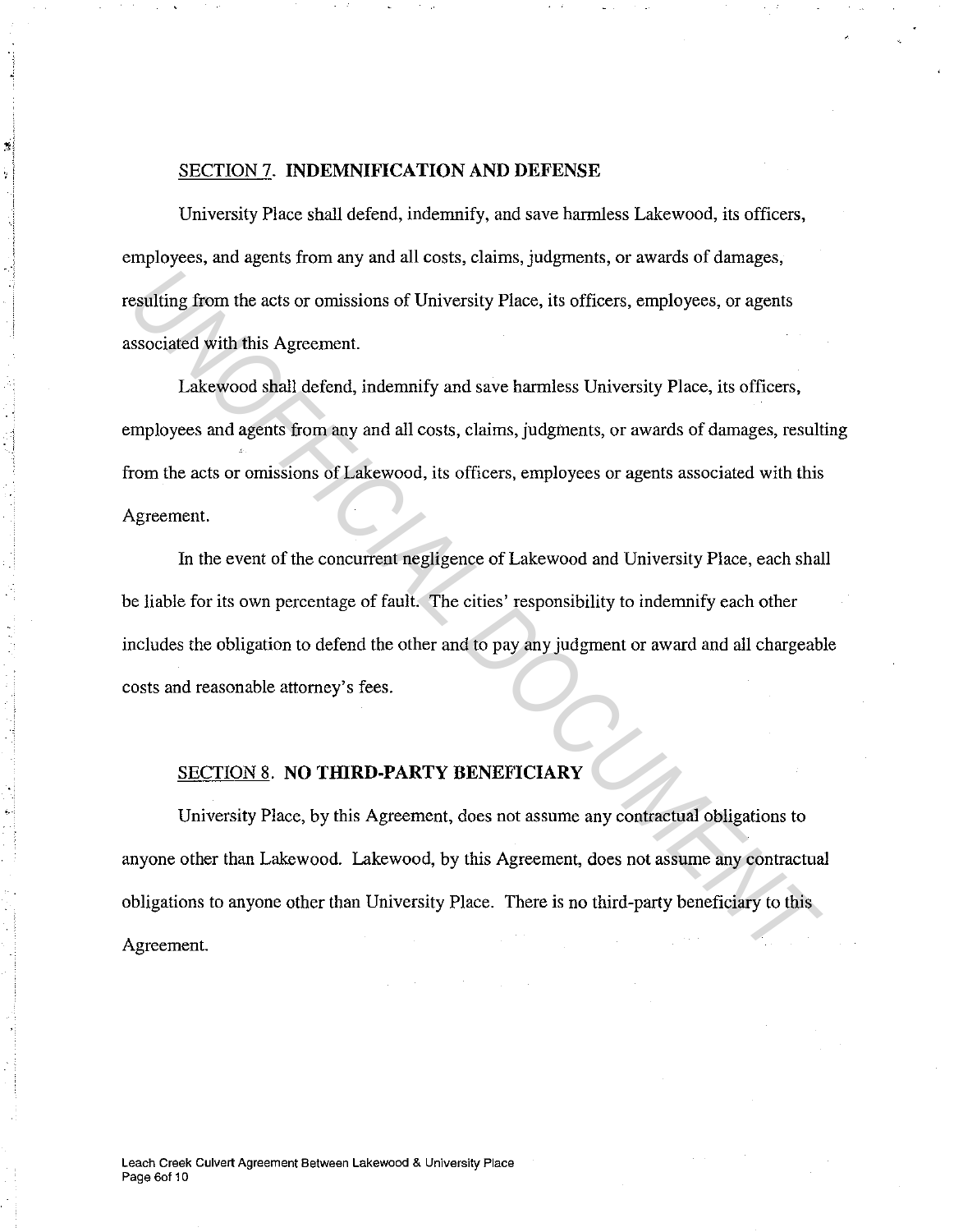#### SECTION 9. **INSURANCE COVERAGE**

University Place and Lakewood shall maintain at all times during the course of this

Agreement a general liability insurance policy or other comparable coverage with a self-insured retention of not more than \$500,000.00 and a policy limit of not less than \$5,000,000.00 dollars.

#### SECTION 10. **NON-DISCRIMINATION**

University place and Lakewood certify that they are Equal Opportunity Employers.

#### SECTION 11. **ASSIGNMENT**

Neither University Place nor Lakewood shall have the right to transfer or assign, in whole or in part, any or all of its obligations and rights hereunder without the prior written consent of the other Party. **EXECTION 10. NON-DISCRIMINATION**<br>
University place and Lakewood certify that they are Equal Opportunity Employers.<br>
<u>SECTION 11</u>. ASSIGNMENT<br>
Neither University Place nor Lakewood shall have the right to transfer or assig

# SECTION 12. **NOTICE**

Any formal notice or communication to be given by Lakewood to University Place under this Agreement shall be deemed properly given, if delivered, or if mailed postage prepaid and addressed to:

> CITY OF UNIVERSITY PLACE 3715 Bridgeport Way West University Place, WA 98466

Attention: David Swindale, Planning Manager

Any formal notice or communication to be given by University Place to Lakewood under

this Agreement shall be deemed properly given, if delivered, or if mailed postage prepaid and

addressed to:

City of Lakewood 6000 Main Street S.W. Lakewood WA 98499

Attention: Greg Vigoren, P.E., Associate Civil Engineer II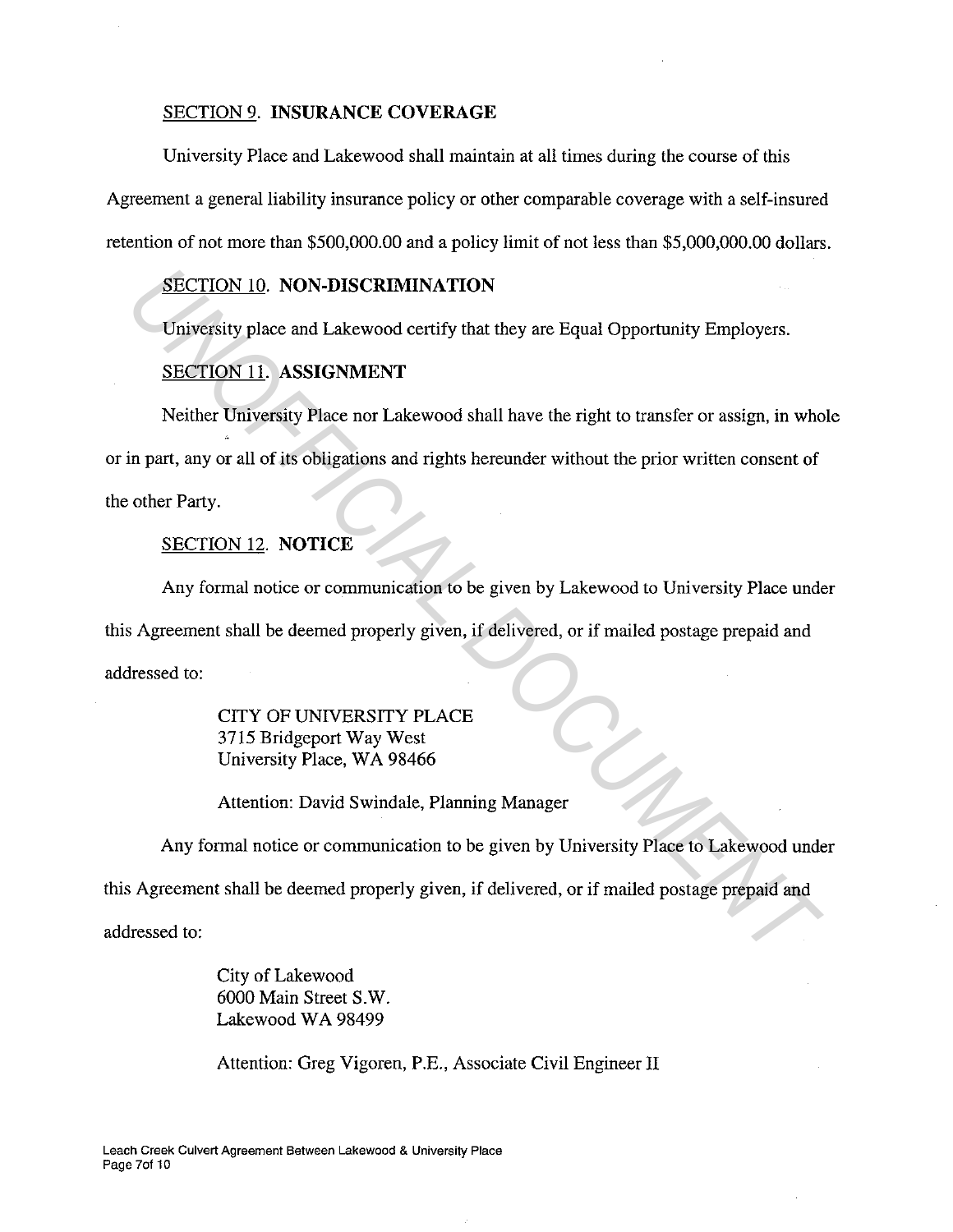The name and address to which notices and communications shall be directed may be changed at any time, and from time to time, by either University Place or Lakewood giving written notice thereof to the other as herein provided.

# SECTION **13.UNIVERSITY PLACE AND LAKEWOOD AS INDEPENDENT CONTRACTORS.**

University Place is, and shall at all times be deemed to be, an independent contractor. Lakewood is, and shall at all times be deemed to be, an independent contractor. Nothing herein contained shall be construed as creating the relationship of employer and employee, or principal and agent, between University Place and Lakewood or any agents or employees. University Place and Lakewood shall each independently retain all authority for the rendition of services, standards of performance, control of personnel, and other matters incident to the performance of services by University Place and Lakewood pursuant to this Agreement. **CONTRACTORS.**<br>
University Place is, and shall at all times be deemed to be, an independent contractor.<br>
Lakewood is, and shall at all times be deemed to be, an independent contractor. Nothing hereincontained shall be cons

Nothing in this Agreement shall make any employee of University Place a Lakewood employee or any employee of Lakewood a University Place employee for any purpose, including, but not limited to, the withholding of taxes, payment of benefits, worker's compensation pursuant to Title 51 RCW, or any other rights or privileges accorded Lakewood or University Place employees by virtue of their employment.

#### SECTION 14. **WAIVER**

No waiver by either party of any term or condition of this Agreement shall be deemed or construed to constitute a waiver of any other term or condition or of any subsequent breach, whether of the same or a different provision of this Agreement.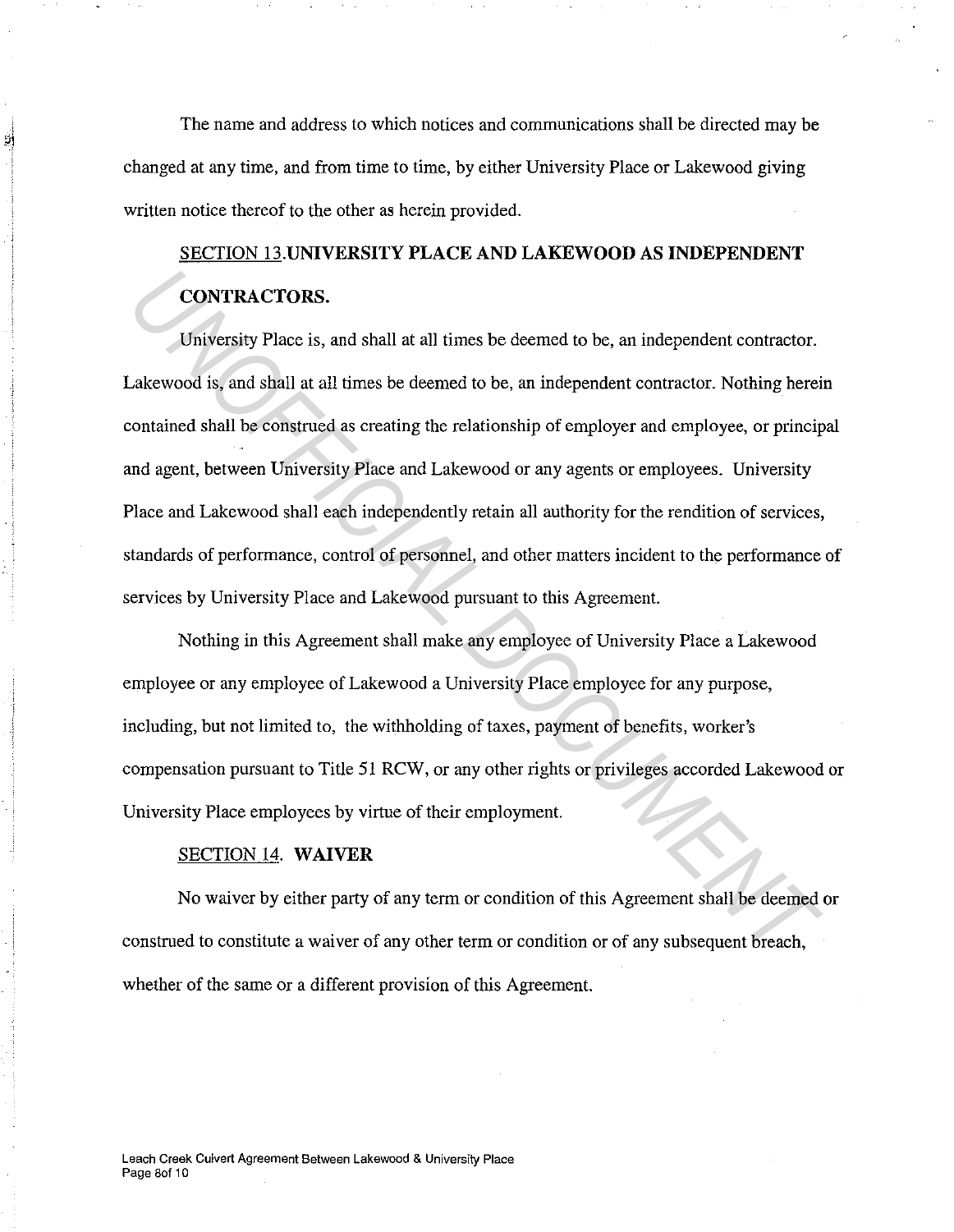#### SECTION 15. **ENTIRE AGREEMENT**

This Agreement contains all of the agreements of the Parties with respect to any matter covered or mentioned in this Agreement and no prior agreements shall be effective for any purpose.

## SECTION 16. **AMENDMENT**

Provisions within this Agreement may be amended with the mutual consent of the parties hereto. No additions to, or alteration of, the terms of this Agreement shall be valid unless made in writing, formally approved, and executed by duly authorized agents of both parties.

## SECTION 17. **FILING**

Both parties shall file copies of this Agreement, together with resolutions of the University Place City Council and Lakewood City Council approving and ratifying this Agreement, with the University Place City Clerk and the Lakewood City Clerk after execution of the Agreement. **EECTION 16. AMENDMENT**<br>**Provisions within this Agreement may be amended with the mutual consent of the partieto. No additions to, or alteration of, the terms of this Agreement shall be valid unless made writing, formally** 

#### SECTION 17. **SEVERABILITY**

If any of the provisions contained in this Agreement are held illegal, invalid or unenforceable, the remaining provisions shall remain in full force and effect.